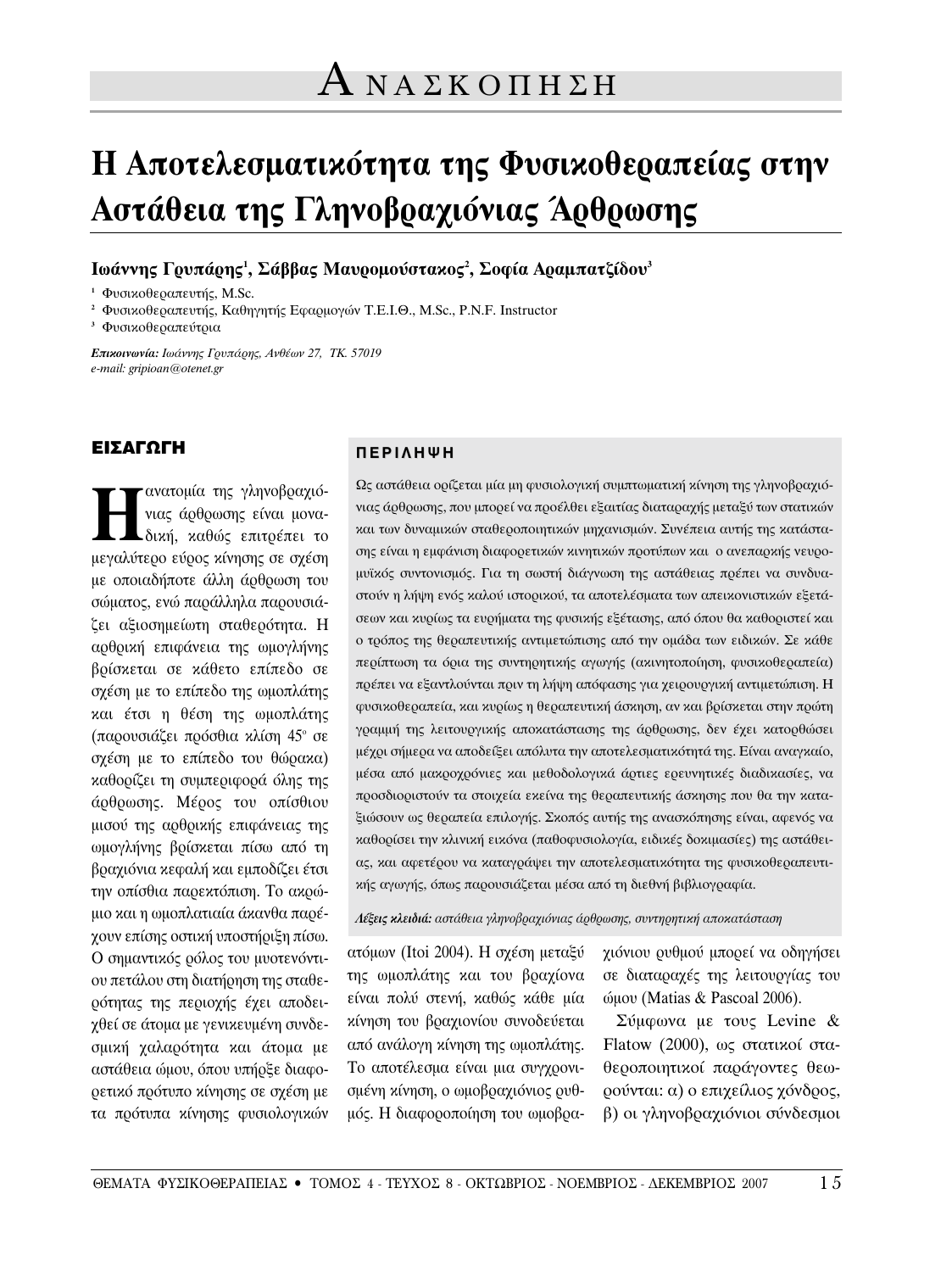#### **The Effectiveness of Physiotherapy in Glenohumeral Joint Instability**

#### **ABSTRACT**

Instability is defined as an abnormal symptomatic motion of the glenohumeral joint, and can be caused due to the occurrence of a disorder between the static and dynamic stabilizing mechanisms. The result of such a situation is the varying kinetic pattern and the insufficient neuromuscular coordination. To achieve a satisfying diagnosis of this instability a good history, the results of imaging tests and the findings from the physical examination must all be combined. These three factors are important for the determination the therapy by the team of specialists. In any case ,the non-operative treatment (immobilization, physiotherapy) should be drawn to the limits before any surgical intervention is decided. Despite the fact that physiotherapy, and mainly the part concerning therapeutic exercise, is usually the first step to deal with the functional rehabilitation of the joints, it has not yet proved to be the most effective solution. It is therefore necessary, using long term and well designed clinical trials, to define the elements of the therapeutic exercises that will prove its efficacy as a first choice.

The aims of this review is to define the clinical aspect (pathophysiology, physical examination tests) of instability, and to record results of the effectiveness of the physiotherapy, as a solution as presented through the current bibliography.

*Key words: glenohumeral instability, nonoperative treatment, rehabilitation*

#### και γ) ο αρθρικός θύλακας.

Ο επιχείλιος χόνδρος i) διπλασιάζει το προσθιοπίσθιο βάθος της ωμογλήνης από 2,5mm σε 5mm και «βαθαίνει» την κοιλότητα σε 9mm κατά το μετωπιαίο  $\epsilon$ πίπεδο, ii) προσφέρει σταθερότητα στην άρθρωση αυξάνοντας το μέγεθος της αρθρικής επιφάνειας έτσι ώστε η κεφαλή του βραχιονίου να εφάπτεται όσο το δυνατόν καλύτερα στην ωμογλήνη και iii) αποτελεί σταθερό σημείο πρόσφυσης των γληνοβραχιόνιων συνδέσμων. Ωστόσο, ο επιχείλιος χόνδρος διαθέτει φτωχή αγγείωση, κάτι που συνεπάγεται και φτωχή διαδικασία επούλωσης. Οι γληνοβραχιόνιοι σύνδεσμοι (άνω-μέσος-κάτω) παρέχουν προστασία προς κάθε κατεύθυνση, σε αντίθεση με τον αρθρικό θύλακα της άρθρωσης

που είναι εξαιρετικά γαλαρός.

Η δυναμική σταθερότητα επιτυγχάνεται μέσω τριών μηχανισμών: α) της ενδοαρθρικής πίε- $\sigma$ ης,  $\beta$ ) του συντονισμού της ενέργειας των μυών του μυοτενόντιου πετάλου που διατηρούν συνεχώς τη βραχιόνια κεφαλή μέσα στην ωμογλήνη καθόλη τη διάρκεια του εύρους κινήσεων του ώμου και γ) της ενίσχυσης των γληνοβραχιόνιων συνδέσμων λόγω της πρόσφυσης των μυών του μυοτενόντιου πετάλου.

Για κάθε θέση του βραχιονίου οι σύνδεσμοι του ώμου παρουσιάζουν ένα μοναδικό σχέδιο τάσης, χαλάρωσης και σταθεροποίησης. Σύμφωνα με τους Bahk et al  $(2007)$ , οι σύνδεσμοι περιορίζουν την ενδοαρθρική κίνηση κατά ένα κυκλικό τρόπο έτσι, ώστε η ολίσθηση προς μια κατεύθυνση θα αναχαιτιστεί αρχικά από το αντίστοιχο τμήμα του αρθρικού θύλακα. Όσο η μετατόπιση αυξάνεται, σηματοδοτείται ο ρόλος των συνδέσμων.

Aπό κλινική άποψη, το εύρος της αστάθειας ορίζεται μεταξύ υπεξαρθρήματος και εξαρθρήματος της άρθρωσης κατά τη διάρ-Χεια της ενεργητικής κίνησης. Με τον όρο γληνοβραχιόνιο υπεξάρθρημα εννοείται η συμπτωματική μετατόπιση της βραχιόνιας κεφαλής σε σχέση με την αρθρική επιφάνεια της γλήνης χωρίς να υπάρχει πλήρης αποχωρισμός των αρθρικών επιφανειών. Ως γληνοβραχιόνιο εξάρθρημα θεωρείται η υπερβολική μετατόπιση στο σημείο του πλήρους αποχωοισμού των αρθρικών επιφανει $óν$  (Allen 1999).

## ΠΑΘΟΦΥΣΙΟΛΟΓΙΑ ΤΗΣ ΓΛΗΝΟΒΡΑΧΙΟΝΙΑΣ **ΑΡΘΡΩΣΗΣ**

Η επίπτωση των προβλημάτων του ώμου υπολογίζεται από 16% ως 26% και αποτελεί την τρίτη πιο συχνή αιτία των μυοσκελετικών παθήσεων. Οι Ostor et al (2005), κατέγραψαν σε διάστημα 1 έτους με τη βοήθεια ενός ερωτηματολογίου δημογραφικών πληροφοριών και ερωτηματολογίων σχετικά με τον πόνο και τη δυσλειτουργία, το φάσμα των παθήσεων της γληνοβραχιόνιας άρθρωσης. Τα αποτελέσματα έδειξαν ότι η αστάθεια του ώμου σχετίζεται άμεσα με μια γενικότερη κακή κατάσταση της υγείας (για τους λόγους αυτούς πρέπει να δοθεί έμφαση στην πρόληψη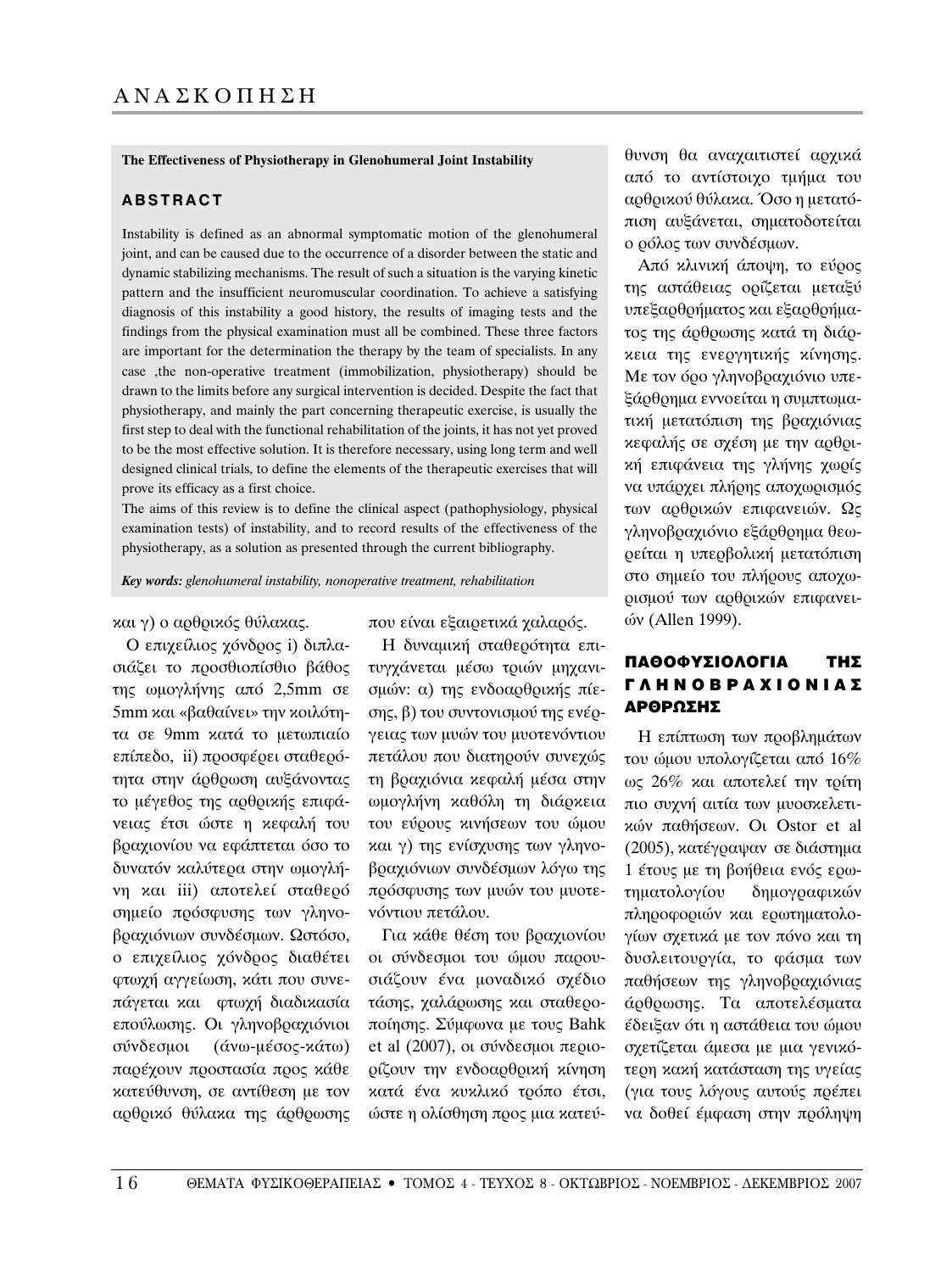και την πρώιμη παρέμβαση). Ο πόνος στην ωμική περιοχή συνδέεται με βιολογικούς παράγοντες (όπως ηλικία, φύλο, προηγούμενο ιστορικό, φυσική δραστηριότητα), εργασιακούς (χειρονακτική εργασία κυρίως με άρση βάρους και επαναλαμβανόμενες κινήσεις με κακή στάση σώματος) και ψυχοκοινωνικούς παράγοντες (όπως χαμηλή ικανοποίηση από την εργασία) (Mitchell et al 2005, Skov et al 1996). To ποσοστό επίπτωσης της πρόσθιας αστάθειας της γληνοβραχιόνιας άρθρωσης υπολογίζεται γύρω στο 50%, της πολυαξονικής γύρω στο 35-40% και της οπίσθιας αστάθειας στο 5% (Robinson & Aderinto 2005).

> **Ο πόνος στην ωμική περιοχή συνδέεται** με βιολογικούς, εργασιακούς και ψυχοκοινωνικούς **παράγοντες**

Σκοπός της μελέτης των Kuijpers et al (2006) ήταν η ανάπτυξη κλινικών κανόνων για την καλύτερη πρόγνωση της κατάστασης ασθενών με συμπτώματα, που επιμένουν από 6 εβδομάδες έως 6 μήνες στην γληνοβραχιόνια άρθρωση. Από τα αποτελέσματα φάνηκε ότι, η ύπαρξη οξέος και έντονου πόνου κατά την έναρξη της πάθησης, η σταδιακή επιδείνωση των συμπτωμάτων και η

μεγάλη και συνεχή διάρκειά τους, μπορούν να προσδιοριστούν ως παράγοντες κακής πρόγνωσης σε άτομα με πόνο στην γληνοβραχιόνια άρθρωση.

Η συγκέντρωση και η πυκνότητα των ιχνοστοιχείων του τμήματος των οστών, που εντοπίζονται κάτω από τον χόνδρο, χρησιμοποιείται ως μορφολογικός δείκτης για την κατανομή των φορτίων και των τάσεων που ασκούνται πάνω στις αρθρώσεις. Στην έρευνα των Schulz et al  $(2002)$ , πραγματοποιήθηκε συγκριτική μελέτη, με τη χρήση αξονικού τομογράφου ως εργαλείου ανάλυσης και παρακολούθησης της κατανομής των φορτίων και των τάσεων, που αφορούσε στη συγκέντρωση και την πυκνότητα των ιχνοστοιχείων στη γληνοβραχιόνια άρθρωση μεταξύ 13 ασθενών με πρόσθιο εξάρθρημα ώμου (7 τραυματικής και 6 μη τραυματικής αιτιολογίας, με άθικτο το μυοτενόντιο πέταλο) και τις αντίστοιχες ακέραιες γληνοβραχιόνιες αρθρώσεις 13 πτωματικών δειγμάτων παρόμοιας ηλικίας. Από τα αποτελέσματα φάνηκε ότι υπήρξε αύξηση του μεγέθους της πυκνότητας και μετακίνηση των ιχνοστοιχείων προς την κατεύθυνση της παρεκτόπισης της κεφαλής του βραχιονίου. Έτσι, συνάγεται το συμπέρασμα ότι η πρόσθια αστάθεια της γληνοβραχιόνιας άρθρωσης οδηγεί σε αλλαγές στην πυκνότητα των μεταλλικών στοιχείων και συγκεκριμένα προκαλεί μεγαλύτερες πιέσεις και φορτία στην πρόσθια και κατώτερη επιφάνεια της γλήνης (το οποίο δεν παρατηρείται στις φυσιολογικές αρθρώσεις).

Σε άτομα ηλικίας άνω των 40 ετών, με ιστορικό πρόσθιας αστάθειας της γληνοβραχιόνιας άρθρωσης η συχνότητα υποτροπής είναι αρκετά μεγάλη, ως αποτέλεσμα ρήξης των μυών του μυοτενόντιου πετάλου. Μάλιστα, σύμφωνα με τη μελέτη των Araghi et al  $(2005)$ ,  $\eta \nu \alpha \tau \alpha \gamma \epsilon$ γραμμένη συχνότητα των ρήξεων του μυοτενόντιου πετάλου που ακολουθούν ένα αρχικό τραυματικό επεισόδιο πρόσθιου εξαρθρήματος σε αυτές τις ηλικίες,  $x\upsilon\mu\alpha\acute{\iota}\nu$ εται από 35-100% (η κατάσταση αυτή δημιουργεί απολέπτυνση του μυοτενόντιου πετάλου και κατά συνέπεια μυϊκή αδυναμία και δυσλειτουργία στην άρθρωση).

# ΚΛΙΝΙΚΟΣ ΕΛΕΓΧΟΣ ΚΑΙ ΔΙΑΦΟΡΙΚΗ ΔΙΑΓΝΩΣΗ

Ο σκοπός ενός συστήματος ταξινόμησης είναι να παρέχει πληροφορίες σχετικά με την κατανόηση, την παθογένεση και τη φυσική ιστορία του προβλήματος. Μπορεί ακόμη να χρησιμοποιηθεί ως οδηγός διαχείρισης του προβλήματος και ως δείκτης πρόγνωσης. Το περισσότερο κοινά αποδεκτό σύστημα ταξινόμησης περιγράφεται στον Πίνα- $\alpha$  1 (Allen 1999).

Η φυσική εξέταση χρησιμοποιείται σε συνδυασμό με το ιστορικό, τα εργαστηριακά ευρήματα και τις απεικονιστικές μελέτες για την αξιολόγηση του άνω άκρου. Οι διαγνωστικές δοκιμασίες χρησιμεύουν για τον αποκλεισμό συγκεκριμένων παθολογικών καταστάσεων. Τα αποτε-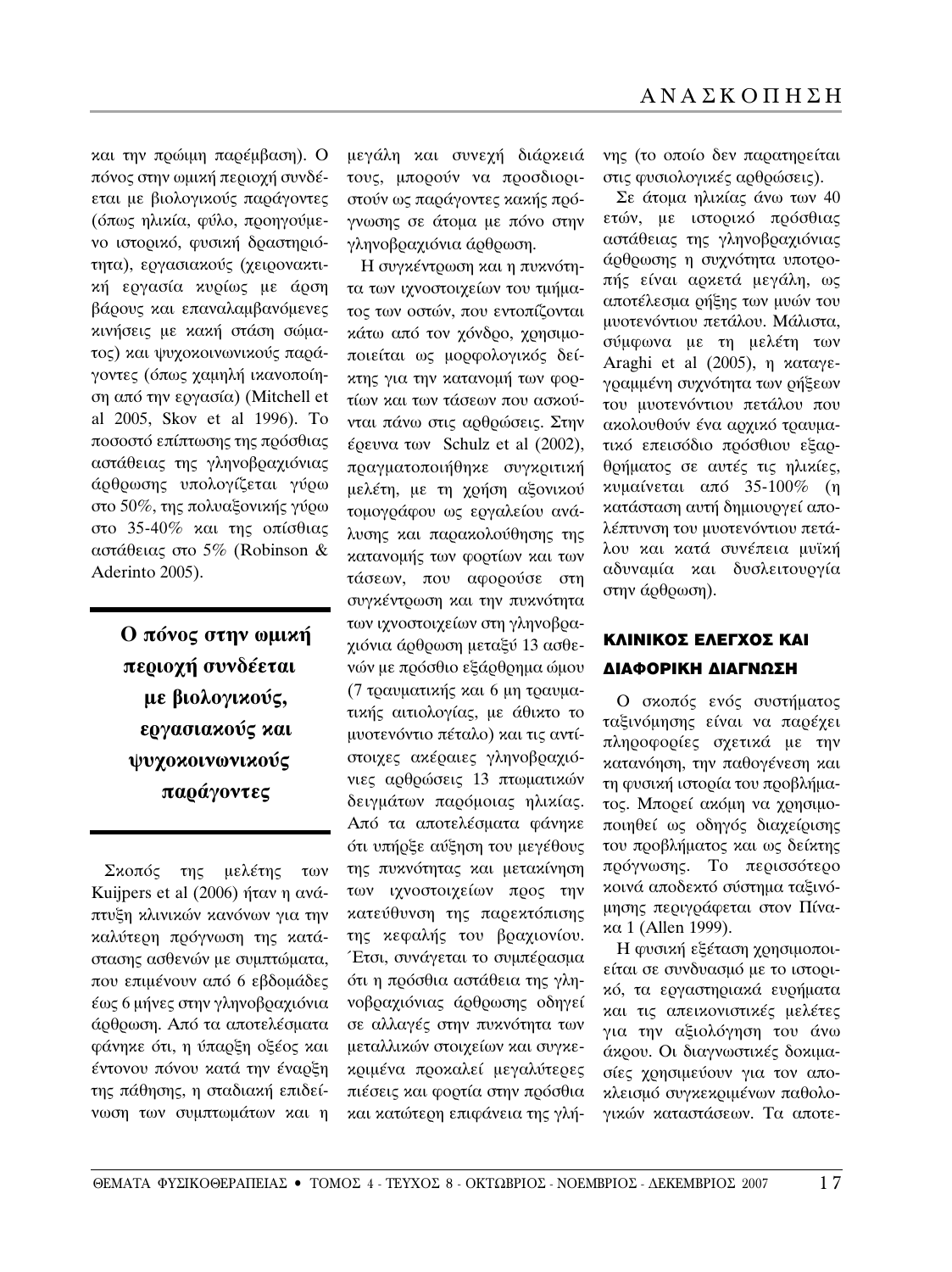| Βαθμός                     | Συχνότητα Εμφάνισης |  |  |
|----------------------------|---------------------|--|--|
| Εξάρθημα                   | Οξεία               |  |  |
| Υπεξάρθημα                 | Υποτροπιάζουσα      |  |  |
| Μικροτραυματισμός          | Χρόνια              |  |  |
| Αιτιολογία                 | Κατεύθυνση          |  |  |
| Τραυματική                 | Πρόσθια             |  |  |
| Μη τραυματική              | Οπίσθια             |  |  |
| Μικροτραυματισμός          | Κατώτερη            |  |  |
| Εκ γενετής                 | Πολυαξονική         |  |  |
| Νευρομυϊκή παθολογία       |                     |  |  |
| (π.χ. εγκεφαλική παράλυση, |                     |  |  |
| επιληψία)                  |                     |  |  |

λέσματα μιας δοκιμασίας θεωρούνται περιορισμένης επιστημονικής αξίας, εάν δεν μπορούν να αναπαραχθούν είτε από τον ίδιο κλινικό (intraobserver reliability), είτε από διαφορετι $xo$  (interobserver reliability) κλινικούς εξεταστές. Να σημειωθεί ότι η μέτρηση με γωνιόμετρο του ενεργητικού και παθητικού εύρους κίνησης της άρθρωσης του ώμου, καθώς και η εκτίμηση με οπτική παρατήρηση παρουσίασαν υψηλή αξιοπιστία (που σημαίνει ότι είναι αποδεκτά για την κλινική πρακτική) (Marx et al 1999).

Σύμφωνα με τους Tzannes et al (2004),  $\eta$  δοκιμασία «load -andshift» (παραλλαγή της δοκιμα- $\sigma$ ίας «anterior drawer») για την πρόσθια αστάθεια του ώμου ήταν πιο έγκυρη και αξιόπιστη, όταν πραγματοποιήθηκε με τον ασθενή σε ύπτια κατάκλιση και τον βραχίονα σε θέση απαγωγής 90ο, ενώ η ίδια δοκιμασία για την οπίσθια αστάθεια του ώμου παρουσίασε πιο έγκυρα και αξιόπιστα αποτελέσματα με τον βραχίονα σε θέση απαγωγής 20ο. Η δοκιμασία «sulcus sign» θεωρείται η πιο έγκυρη και αξιόπιστη για τη διάγνωση της πολυαξονικής αστάθειας. Τέλος, σε ότι αφορά στις δοκιμασίες πρόκλησης («apprehension», «relocation» και «release» tests), θεωρούνται αρκετά έγκυρες και αξιόπιστες για τη διάγνωση της πρόσθιας αστάθειας του ώμου (Πίνακας 2).

Αξίζει ακόμη να σημειωθεί ότι τα αποτελέσματα της εργασίας των Lo et al (2004), για την αξιολόγηση των δοκιμασιών για την πρόσθια αστάθεια του ώμου («apprehension», «relocation» **και «release» tests), έδειξαν ότι η** φυσική εξέταση παραμένει ένα πολύ σημαντικό διαγνωστικό εργαλείο, που θα πρέπει να συμπληρώνει τις απεικονιστικές μεθόδους.

O διαχωρισμός μεταξύ χαλαρότητας και αστάθειας είναι ιδιαίτερα σημαντικός για τους αθλητές που χρησιμοποιούν τον βραχίονα σε μεγάλα εύρη κίνησης πάνω και πίσω από το κεφάλι. Ο κλινικός θα πρέπει να συνδυάσει τη λήψη σωστού ιστορικού με τα ευρήματα της φυσικής εξέτασης για τη διαφοροποίηση μεταξύ αστάθειας και χαλαρότητας.

Aπό τα αποτελέσματα μελετών σχετικά με τη χαλαρότητα του ώμου έχει διαπιστωθεί ότι το εύρος της σε φυσιολογικά άτομα ποικίλλει ευρέως. Ακόμη, η ασυμμετρία που παρατηρείται κατά τη μετατόπιση του ώμου δεν είναι κατ' ανάγκη ενδεικτική της αστάθειας της άρθρωσης. Οι ειδικές δοκιμασίες, που αναπαράγουν τα συμπτώματα της αστάθειας, ενδέχεται να έχουν κλινική χρησιμότητα σε ασθενείς των οποίων η διάγνωση δεν είναι τόσο ξεκάθαρη. Από την άλλη πλευρά όμως, αν οι δοκιμασίες για τη χαλαρότητα δεν αναπαράγουν τα συμπτώματα του ασθενή, τα ευρήματα αυτά δεν αποκλείουν την πιθανότητα κάποιας εν δυνάμει αστάθειας (Bahk et al 2007).

Η εξέταση υπό αναισθησία είναι ο «χρυσός κανόνας» για την αξιολόγηση της χαλαρότητας του ώμου, γιατί έτσι μπορούν να εξεταστούν μεμονωμένα τα παθητικά σταθεροποιητικά στοιχεία του  $\omega$ ύμου. Σε άτομα, στα οποία εφαρμόστηκε εξέταση υπό αναισθησία για τον έλεγχο της χαλαρότητας του ώμου, παρουσιάστηκαν σημαντικές διαφορές ανάμεσα στη χαλαρότητα φυσιολογικών σταθερών ώμων και στη χαλαρότητα σε ώμους με αστάθεια. Η εξέταση για τη χαλαρότητα (που αποτελεί δοκιμασία ελέγχου) δεν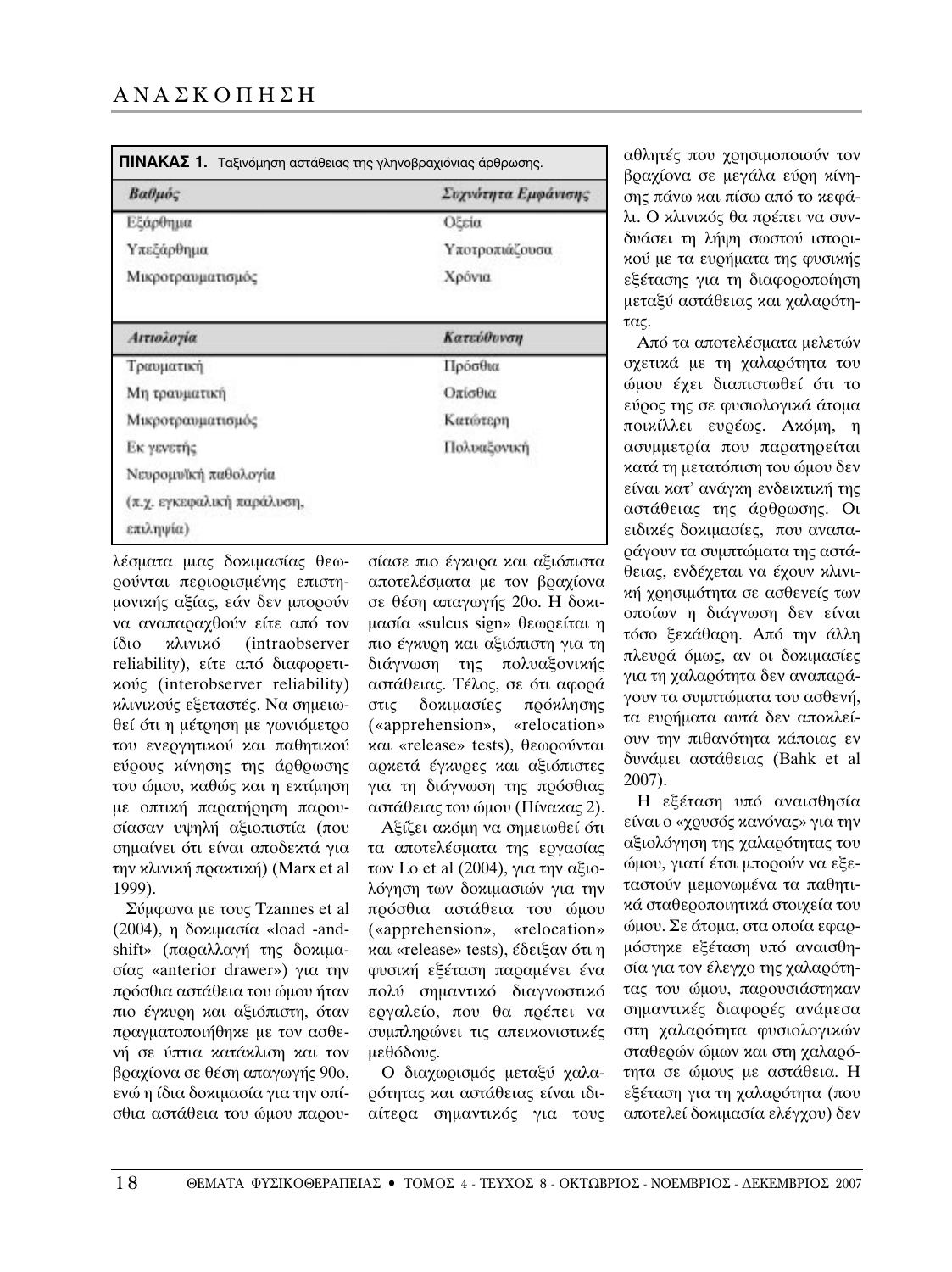| <b>AOKIMAEIA</b>                     | <b>EPEYNHTHE</b>       | SENS. *<br>(%) | $SPEC.$ *<br>(96) | <b>ΣΥΜΠΕΡΑΣΜΑΤΑ</b><br>(για την κλινική<br>πρακτική) |
|--------------------------------------|------------------------|----------------|-------------------|------------------------------------------------------|
|                                      |                        |                |                   |                                                      |
| (Πρόσθια αστάθεια)                   | Tzannes & Murrel, 2002 | 68%            | 100 %             | <b>ETKYPO</b>                                        |
|                                      | Marx et al. 1999       | 63%            | 100%              | <b>ETKYPO</b>                                        |
| <b>RELOCATION</b>                    | Lo et al. 2004         | 46 %           | 55 %              | <b>MH EFKYPO</b>                                     |
| (Πρόσθια)                            | Tzannes & Murrel, 2002 | 50%            | 100 %             | <b>ETKYPO</b>                                        |
|                                      | Marx et al, 1999       | 74 %           | 80%               | <b>ELKAPO</b>                                        |
| RELEASE (Πρόσθια)                    | Lo et al, 2004         | 64 %           | 99%               | <b>ETKYPO</b>                                        |
|                                      | Tzannes & Murrel, 2002 | 92%            | 89%               | <b>ETKYPO</b>                                        |
| <b>SULCUS SIGN</b>                   | Tzannes & Murrel, 2002 | 72%            | 85%               | <b>EFKYPO</b>                                        |
| (Πολυαξονική)                        |                        |                |                   |                                                      |
| <b>LOAD- AND- SHIFT</b><br>(Πρόσθια) | Tzannes & Murrel, 2002 | 50%            | 100 %             | <b>ELKYPO</b>                                        |
| <b>LOAD- AND- SHIFT</b><br>(Οπίσθια) | Tzannes & Murrel, 2002 | 79%            | 100 %             | <b>ELKYPO</b>                                        |

όταν ελέγχεται μεγάλος αριθμός δειγμάτων.

\*Specificity (Ειδικότητα): το ποσοστό των «αληθώς» αρνητικών (ή αλλιώς το ποσοστό των «ψευδώς» θετικών) αποτελεσμάτων όταν ελέγχεται μεγάλος αριθμός δειγμάτων.

θα πρέπει να προκαλεί συμπτώματα στον ασθενή (Tzannes & Murrell 2002).

Η διάγνωση της αστάθειας του ώμου απαιτεί τη λήψη ενός ακριβούς ιστορικού. Στους ασθενείς με ιστορικό τραυματισμού η ταξινόμηση της αστάθειας συνήθως είναι προφανής. Η δυσκολία στη διάγνωση εντοπίζεται σε ασθενείς, οι οποίοι εμφανίζουν μη τραυματικής αιτιολογίας αστάθεια, και η αξιολόγηση γίνεται βάση του άλγους, της αντίληψης της αστάθειας και των νευρολογικών συμπτωμάτων (Allen 1999). Αρκετές πληροφορίες σχετικά με το πρωτογενές μοντέλο της αστάθειας προέρχονται από τη λήψη του ιστορικού. Όταν οι ασθενείς παρουσιάζουν συμπτώματα με το βραχίονα σε κάμψη, απαγωγή και έξω στροφή, τότε υπάρχει ένδειξη πρόσθιας και κατώτερης αστάθειας, ενώ όταν τα συμπτώματα αφορούν στην κάμψη, προσαγωγή και έσω στροφή, τότε γίνεται λόγος για οπίσθια και κατώτερη αστάθεια. Σύμφωνα με τους Norregaard et al  $(2002)$  και Litaker et al (2000),  $\eta$  εγκυρότητα και η αξιοπιστία της λήψης ιστορικού, όσον αφορά στη γληνοβραχιόνια άρθρωση, έχει χαμηλή διαγνωστική αξία. Το ιστορικό χρησιμεύει για να ερμηνευτεί με προσοχή η διάγνωση και να αναγνωριστεί ο τρόπος δράσης που θα επιλεγεί.

Η διαφορική διάγνωση της αστάθειας θα πρέπει να πραγματοποιηθεί μέσα από αρκετές παθολογίες, όπως τραυματισμοί (κατάγματα ωμικής ζώνης), διαταραχές στη γληνοβραχιόνια άρθρωση (θυλακίτιδα, «παγωμένος» ώμος), ανωμαλίες του στροφικού πετάλου (τενοντοπάθειες,  $v$ πακρωμιακή προστριβή, ρήξεις), αρθρικές παθήσεις (εκφυλιστική αρθρίτιδα, φλεγμονώδη αρθρίτιδα), οστικές παθήσεις (πρωτογενής ή μεταστατικός όγκος, νόσος Paget),  $\pi \alpha \theta$ ήσεις Α.Μ.Σ.Σ. (αυχενική δισκοκήλη, φλεγμονή ρίζας), ενδοθωρακικές παθήσεις (ισχαιμία του μυοκαρδίου, αναφερόμενος διαφραγματικός πόνος, καρκίνος στον κορυφαίο λοβό του πνεύμονα) και ψυχογενείς διαταραχές (Mitchell et al 2005, Kaempffe 1995).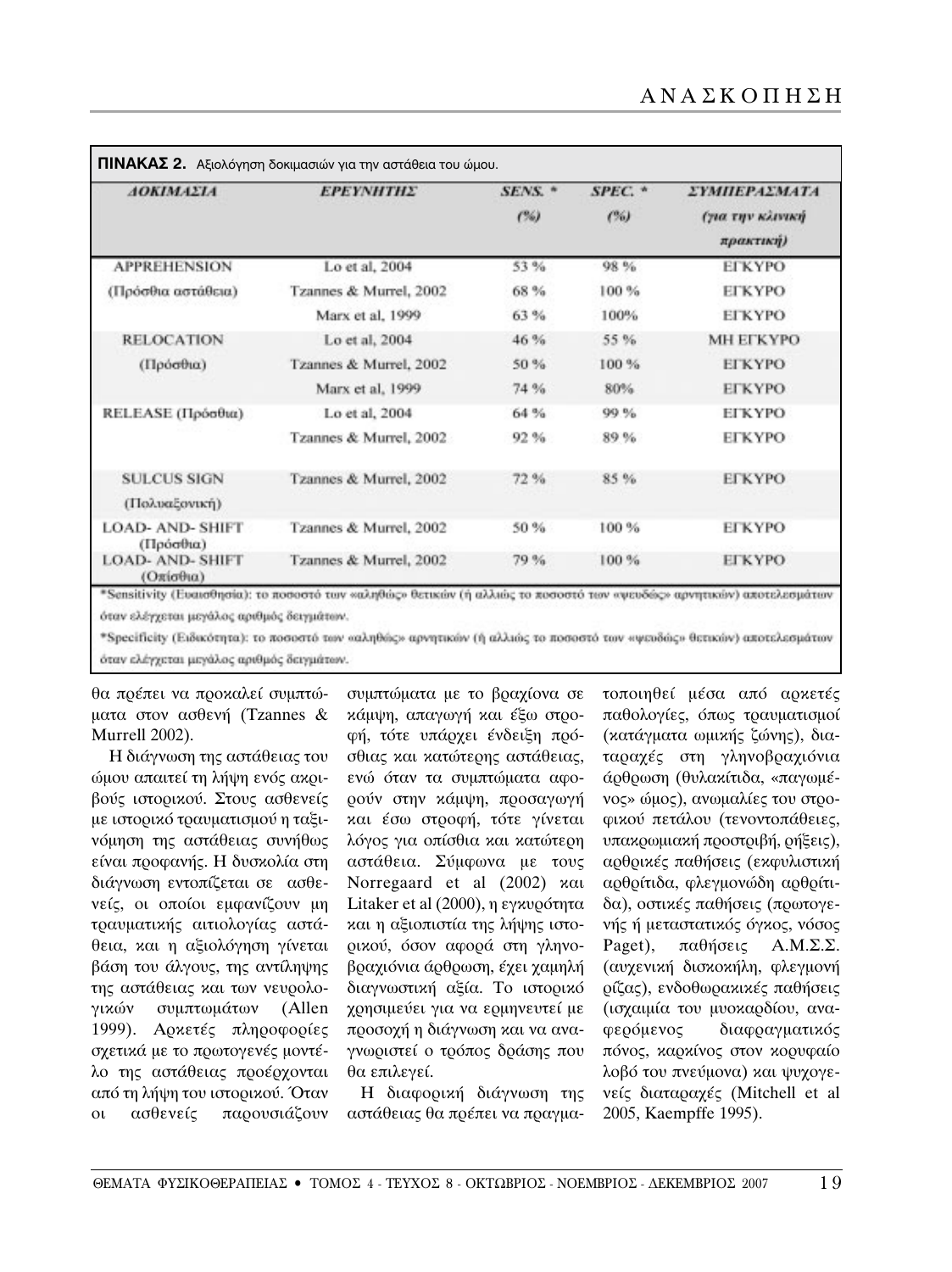## ΣΥΝΤΗΡΗΤΙΚΗ ΠΡΟΣΕΓΓΙ-ΣΗ ΤΗΣ ΑΣΤΑΘΕΙΑΣ ΤΗΣ ΓΛΗΝΟΒΡΑΧΙΟΝΙΑΣ ΔΡΘΡΩΣΗΣ

 $\Sigma$ ύμφωνα με τους Burgess & Sennett (2003),  $\eta$   $\alpha\sigma\tau\alpha\theta$ εια του ώμου ταξινομείται ως τραυματική και μη τραυματική, ανάλογα με το μηχανισμό που προκάλεσε τον τραυματισμό. Η μη τραυματι*κή αστάθεια μπορεί να προκύψει* ύστερα από χρόνιους συνεχόμενους μικροτραυματισμούς (όπως στους αθλητές ρίψεων), είτε ως αποτέλεσμα γενικευμένης χαλαρότητας των μαλακών ιστών, η οποία επιτρέπει την εκδήλωση μικροτραυματισμών κατά τη διάρκεια κινήσεων (συνήθως μη φυσιολογικών) στα διάφορα επίπεδα της γληνοβραχιόνιας άρθρωσης. Η παραδοσιακή συντηρητική προσέγγιση και στις δύο αυτές μορφές αστάθειας περιλαμβάνει ακινητοποίηση, αποκατάσταση και αργή επαναφορά στις έντονες δραστηριότητες. Το μοντέλο αυτό έχει αποδειχθεί αρκετά αποτελεσματικό στην πρόληψη υποτροπών, κυρίως σε ασθενείς, των οποίων η αστάθεια είναι μη τραυματικής προέλευσης. Σύμφωνα με τους συγγραφείς ένα πρόγραμμα ισοτονικής ενδυνάμωσης των μυών του μυοτενόντιου πετάλου έχει αποδειχθεί ότι βοηθάει σημαντικά στην αποκατάσταση της σταθερότητας και του μυϊκού συντονισμού στο 80% των ατόμων με ιστορικό μη τραυματικής αστάθειας. Αντίθετα, ασθενείς με αστάθεια τραυματικής αιτιολογίας εμφανίζουν τάσεις υποτροπής σε μεγάλη συχνότητα και ιδίως άτομα ηλικίας κάτω των 20 ετών. Παρά το γεγονός ότι η παραπάνω θεραπευτική μέθοδος έχει αποδειχθεί αναποτελεσματική, ιδιαίτερα για τις ηλικίες κάτω των 20 ετών, εξακολουθεί να αποτελεί την πρώτη επιλογή, παρά τα πλεονεκτήματα που προσφέρει η χειρουργική αντιμετώπιση (αρθροσκοπική ή ανοικτή επέμβαση) που μειώνει τις υποτροπές σε ποσοστό 80-90% και ελαττώνει τον δείκτη νοσηρότη- $\tau\alpha\varsigma$ .

## **Πρόσθια αστάθεια**

Το πρόσθιο εξάρθρημα του ώμου αποτελεί έναν από τους πιο κοινούς τραυματισμούς στους αθλητές. Μάλιστα τα περισσότερα οξεία επεισόδια πρόσθιας αστάθειας ξεκινούν από την ηλικία των 20 ετών και αφορούν κυρίως ανταγωνιστικά αθλήματα.  $H$  μελέτη των Buss et al (2004) επικεντρώθηκε στην εκτίμηση της ικανότητας αθλητών, που πάσχουν από πρόσθια αστάθεια ώμου, και συμμετέγουν σε ανταγωνιστικά πρωταθλήματα, να επιστρέψουν στην αγωνιστική δραστηριότητα δεχόμενοι συντηοητική θεραπευτική αγωγή (ακινητοποίηση, χρήση νάρθηκα και φυσικοθεραπεία). Μέσα σε μια περίοδο 2 ετών επιλέχθηκαν 30 αθλητές με πρόσθια αστάθεια, στους οποίους καταγράφηκαν τα επεισόδια υποτροπής και η ικανότητα να συνεχίσουν και να ολοκληρώσουν την αγωνιστική περίοδο. Από τα αποτελέσματα της έρευνας φάνηκε ότι η πλειο-

 $\psi$ ηφία (87%) των αθλητών με πρόσθια αστάθεια ώμου ήταν σε θέση να επανέλθουν και να ολοκληρώσουν τις αγωνιστικές τους υποχρεώσεις, αφού ακολούθησαν το συγκεκριμένο θεραπευτικό πρωτό κολλο.

Τα παραπάνω αποτελέσματα ερχονται σε αντίθεση με τη μελέτη των Labriola et al  $(2005)$ , στην οποία αυτού του είδους η θεραπευτική αγωγή σε νεαρούς ασθενείς (ηλικία<25 έτη), θεωρήθηκε αποτυχημένη σε ποσοστό από  $60\%$  ως 94% εξαιτίας των συνεχόμενων υποτροπών που παρουσιάστηκαν.

### **Πολυαξονική αστάθεια**

Oι Ide et al (2003) αξιολόγησαν τα αποτελέσματα ενός προγράμματος ενδυνάμωσης των μυών της ωμικής περιογής (με σταθεροποιημένη την ωμοπλάτη με τη χρήση ορθωτικού νάρθηκα), διάρκειας 8 εβδομάδων σε 46 ασθενείς με πολυαξονικής κατεύθυνσης αστάθεια της γληνοβραχιόνιας άρθρωσης. Σε follow-up 7 ετών παρατηρήθηκαν μόνο 3 περιπτώσεις που εκδήλωσαν υποτροπές και κατέληξαν στο χειρουργείο. Από τα αποτελέσματα της μακρόχρονης αυτής μελέτης φάνηκε ότι οι ασκήσεις ενδυνάμωσης των μυών της ωμικής ζώνης αποτελούν χρήσιμο εργαλείο αποκατάστασης σε ασθενείς με πολυαξονική αστάθεια του ώμου.

Σκοπός της έρευνας των Misamore et al  $(2005)$  ήταν να αξιολογηθούν τα μακροπρόθεσμα αποτελέσματα της συντηρη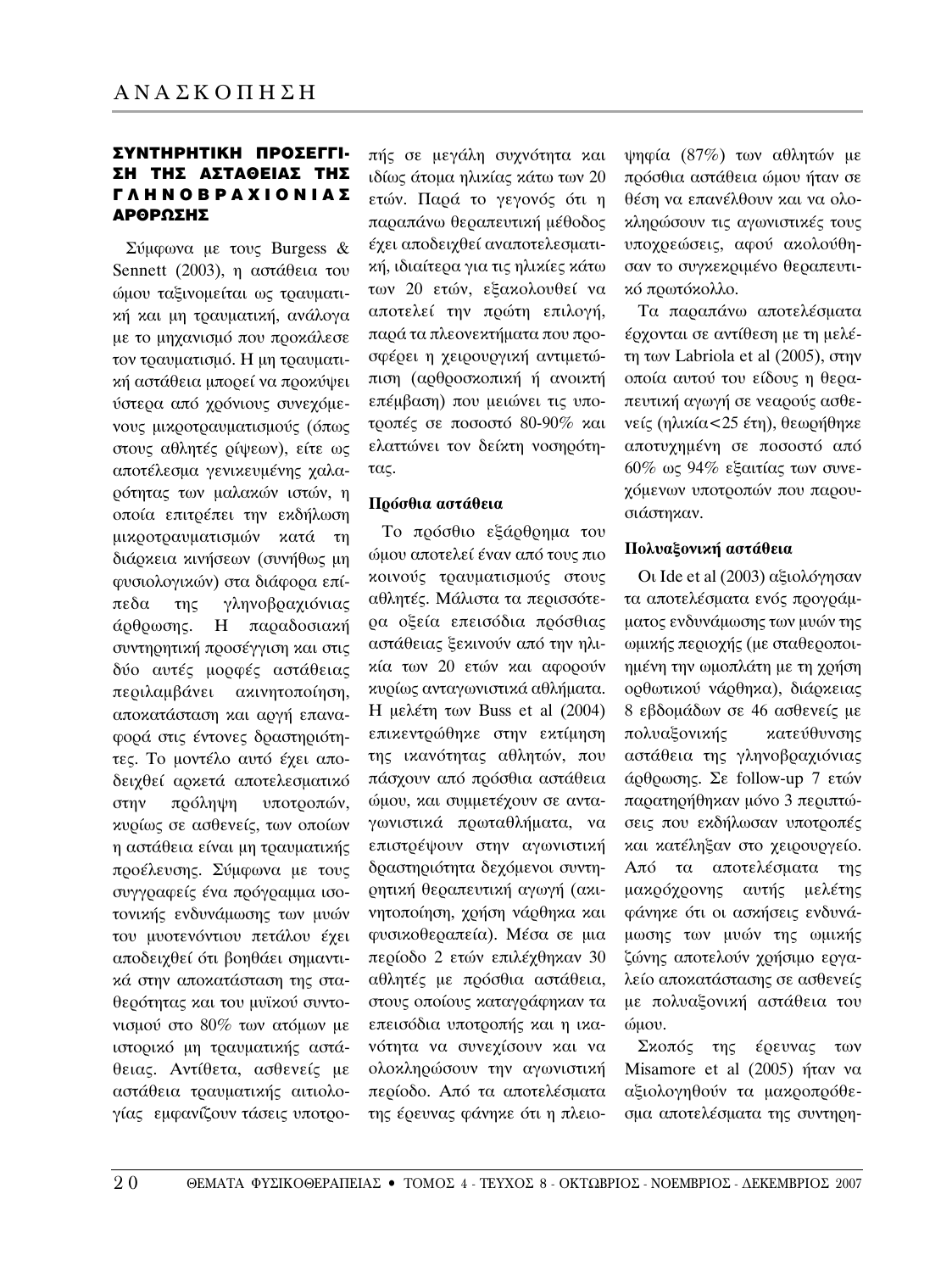τικής αποκατάστασης (φυσικοθεραπεία και ασκήσεις ενδυνάμωσης για το σπίτι) σε νεαρούς αθλητές (Μ.Ο. ηλικίας: 16 έτη) με πολυαξονική αστάθεια ώμου. Η πρώτη αξιολόγηση έλαβε χώρα στα 2 πρώτα έτη μετά την έναρξη του προγράμματος αποκατάστασης και η τελική αξιολόγηση στα 8 έτη. Από το σύνολο των 59 ασθενών, οι 20 (ποσοστό  $33,8%$ ) αντιμετωπίστηκαν με χειρουργική θεραπεία για σταθεροποίηση της άρθρωσης, ενώ από τους υπόλοιπους 39, που εφαρμόστηκε η συντηρητική αγωγή, οι 19 (ποσοστό 32,2%) εξακολούθησαν να έχουν σημαντικό άλγος  $x\alpha$ ι μόλις οι υπόλοιποι 20  $\alpha\sigma\theta$ ενείς (ποσοστό 33,8%) ανταποκρίθηκαν καλά στη συντηρητική αγωγή.

Oι Barden et al  $(2005)$ , χρησιμοποίησαν επιφανειακή και ενδομυϊκή ηλεκτρομυογραφία για την εξέταση του συγχρονισμού της ενεργοποίησης των μυών της ωμικής ζώνης σε άτομα με πολυαξονική αστάθεια, σε σχέση με φυσιολογικά άτομα. Μελετήθηκε η δραστηριότητα του δελτοειδή (και οι τρεις μοίρες), του υπακάνθιου, του υπερακάνθιου, του πλατύ ραχιαίου και του μείζονα θωρακικού κατά την εκτέλεση επαναλαμβανόμενης απαγωγής/προσαγωγής, κάμψης/έκτασης και έσω/έξω στροφής με τη βοήθεια ισοχινητιχού δυναμόμετρου. Η μελέτη έδειξε μη φυσιολογικά πρότυπα ενεργοποίησης στον υπακάνθιο, τον υπερακάνθιο, τον οπίσθιο δελτοειδή και τον μείζονα θωρακικό

στα άτομα με πολυαξονική αστάθεια (ιδιαίτερα στην έξω στροφή του ώμου από θέση απαγωγής του βραχίονα).

Άλλη έρευνα κατέδειξε ότι τα άτομα με πολυαξονικη αστάθεια δεν μπορούσαν να σταθεροποιήσουν με ακρίβεια το άνω άκρο κατά την εκτέλεση επαναλαμβανόμενων κινήσεων σε σχέση με τα φυσιολογικά άτομα, τα οποία βασίστηκαν περισσότερο στην ιδιοδεκτικότητα για την επιτυχή εκτέλεση των προσπαθειών τους. Τα άτομα με αστάθεια παρουσίασαν μειωμένη ικανότητα στην αναγνώριση του ερεθίσματος και τον προγραμματισμό της σωστής απάντησης (επανατροφοδότηση της θέσης του άνω άκρου) (Barden et al  $2004$ ). Ou Zuckerman et al (2003) απέδει-

> Υπάρχει κλινική **σχέση που συνδέει την πρόσθια αστάθεια** με την ανεπάρχεια **στην ιδιοδεκτικότητα του ώμου**

ξαν ότι υπάρχει κλινική σχέση που συνδέει την πρόσθια αστάθεια με την ανεπάρχεια στην ιδιοδεκτικότητα του ώμου.

Aπό την ερμηνεία των αποτελεσμάτων των παραπάνω ερευνών γίνεται κατανοητό ότι η δυσλειτουργία του νευρομυϊκού ελέγχου των μυών του μυοτενόντιου πέταλου αποτελεί προδιαθεσικό παράγοντα για την αιτιοπαθογένεια της πολυαξονικής αστάθειας του ώμου. Κατ' αυτόν τον τρόπο, είναι επιβεβλημένη η εκτέλεση ασκήσεων νευρομυϊκής συναρμογής, με στόχο την εκπαίδευση της ιδιοδεκτικότητας, και η ενσωμάτωσή της στα προγράμματα της φυσικοθεραπείας για την αντιμετώπιση των προβλημάτων στην πολυαξονική αστάθεια του ώμου (Swanik et al 2002, Kiss et al 2001).

## **Αστάθεια σε ηλικιωμένους** *<u>ασθενείς</u>*

Για την αποκατάσταση ηλικιωμένων ασθενών (ηλικία >70 έτη), που παρουσίασαν αστάθεια στην γληνοβραχιόνια άρθρωση, ύστερα από κάποιο εξάρθρημα, η χειρουργική αντιμετώπιση αποδείχθηκε η πιο ενδεδειγμένη λύση σε σχέση με τη συντηρητική  $αγωγη$  (Simank et al 2006). Τα αποτελέσματα έδειξαν ότι οι ασθενείς, που αντιμετωπίστηκαν γειρουργικά, είχαν υψηλότερη βαθμολογία στους δείκτες της λειτουργικότητας και της ικανοποίησης, ενώ δεν καταγράφηκε καμία υποτροπή. Αυτή η υπεροχή της χειρουργικής θεραπείας, όμως, οφείλεται στο γεγονός ότι στα ηλικιωμένα άτομα το εξάρθρημα του ώμου συνδέεται άμεσα με ρήξη του μυοτενόντιου πέταλου (πολύ μεγάλο ποσοστό συσχετισμού). Επομένως, σε ανάλογες περιπτώσεις θα πρέπει να εφαρμοστεί πρώτα η συντηρητική αγωγή, με στόχο τη γρήγορη βελτίωση και αν αυτή δεν αποδώ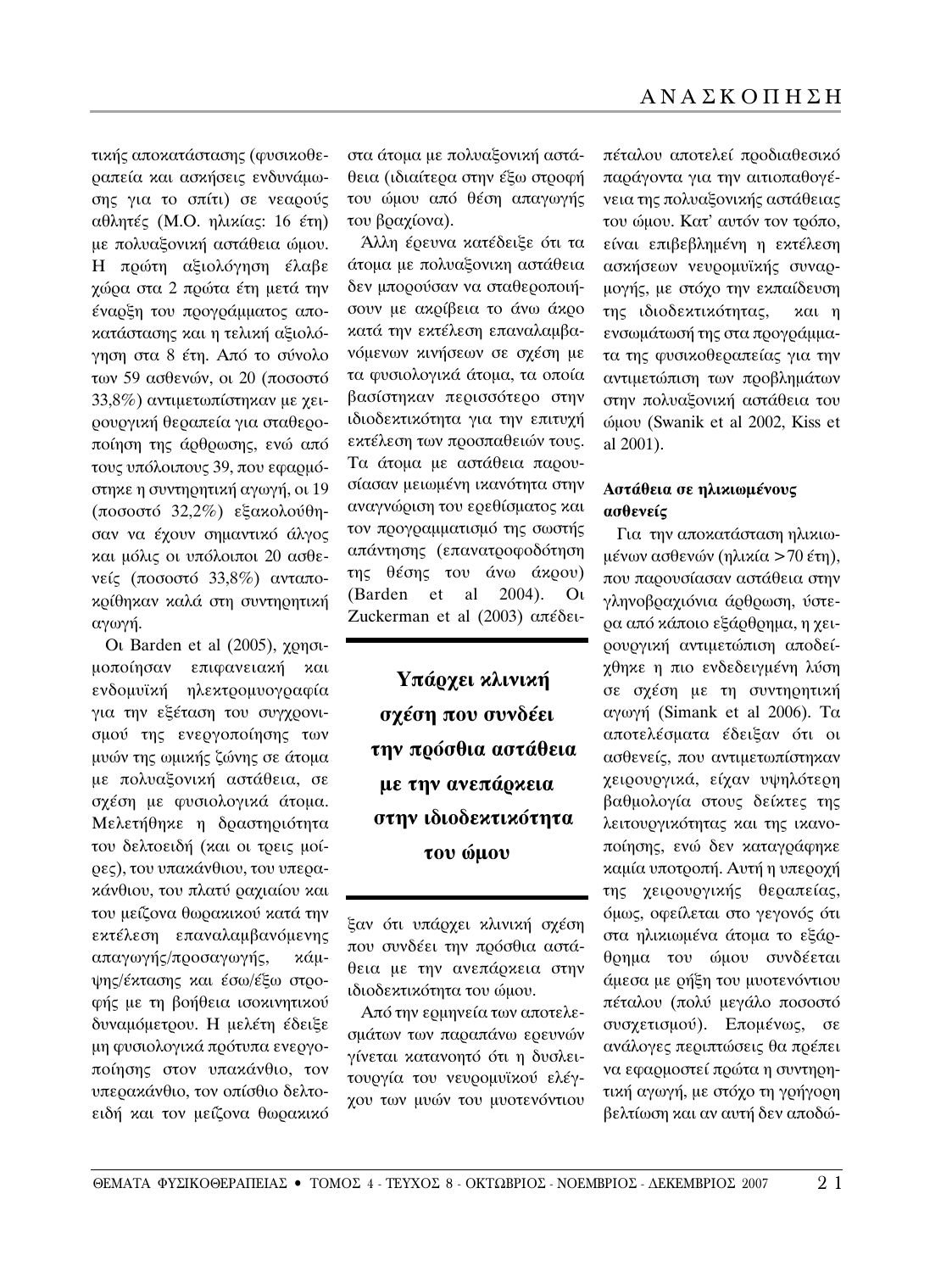σει τα αναμενόμενα βραχυπρόθεσμα οφέλη (μείωση του άλγους, αύξηση της λειτουργικής ικανότητας), τότε να ακολουθήσει η χειρουργική αποκατάσταση.

### Οπίσθια αστάθεια

Το ποσοστό επίπτωσης της οπίσθιας αστάθεια της γληνοβραχιόνιας άρθρωσης υπολογί- $\zeta$ εται από 5% ως 10% σε σχέση με τους άλλους τύπους αστάθειας. Σε ότι αφορά στην αρχική θεραπευτική προσέγγιση στην οπίσθια αστάθεια της γληνοβραγιόνιας άρθρωσης, η συντηρητική αγωγή παίζει πρωτεύοντα ρόλο (φυσικοθεραπεία και προγράμματα ενίσχυσης μυϊκών ομάδων). Αξιοσημείωτο είναι τέλος το γεγονός ότι τα αποτελέσματα της χειρουργικής αποκατάστασης στην οπίσθια αστάθεια δεν είναι τόσο καλά, όσο εκείνα της χειρουργικής αγωγής στην πρόσθια αστάθεια (Robinson & Aderinto 2005).

#### $A$ νασκοπήσεις

Οι Green et al (2003), πραγματοποίησαν μια μεγάλη εργασία ανασκόπησης σε ότι αφορούσε την παρέμβαση της φυσικοθεραπείας στην αντιμετώπιση των προβλημάτων της αστάθειας του  $\omega$ ύμου. Από τη συλλογή των πληροφοριών και την ανάλυση των δεδομένων, η έρευνα κατέληξε ότι δεν υπάρχουν επαρκή στοιγεία (εξαιτίας των μικρών δειγμάτων των επιμέρους ερευνών, των διαφορετικών μεθοδολογικών προσεγγίσεων και την ανομοιογένεια του πληθυσμού) που να στοιχειοθετούν σοβαρές και στατιστικά σημαντικές αποδείξεις για τα αποτελέσματα των φυσικοθεραπευτικών παρεμβάσεων. Οι ερευνητές κατέληξαν στο συμπέρασμα ότι υπάρχει ανάγκη για περαιτέρω έρευνα πάνω στις διάφορες φυσικοθεραπευτικές μεθόδους (ή και συνδυασμούς αυτων), χρησιμοποιώντας καταλληλότερα μεθοδολογικά κριτήρια.

Στο ίδιο αποτέλεσμα κατέληξαν και οι Gibson et al  $(2004)$ , οι οποίοι πραγματοποίησαν μια ανασκόπηση της βιβλιογραφίας με τη βοήθεια των μηχανών ανα- $\zeta$ ήτησης του διαδικτύου (Medline, Pubmed, Cinahl  $\alpha\lambda\pi$ .) σχετικά με την αποτελεσματικότητα της συντηρητικής αποκατάστασης στην αστάθεια του ώμου. Τα συμπεράσματα που κατέληξε η συστηματική αυτή μελέτη, που αφορούσε στην αγωγή που εφαρμόζεται συνήθως στην αστάθεια (ακινητοποίηση για 3-4 εβδομάδες, ασκήσεις σταθεροποίησης ωμοπλάτης και γληνοβραχιόνιας άρθρωσης και ασκήσεις ενδυνάμωσης για 12 εβδομάδες), είναι ότι συνοδεύεται από φτωχές αποδείξεις σε ότι αφορά στη σωστή και πλήρη επιστροφή στις έντονες δραστηριότητες. Ακόμη, παρουσιάστηκαν κακά αποτελέσματα και στην εμφάνιση υποτροπών.

## ∑ΥΖΗΤΗΣΗ

Η αστάθεια της γληνοβραχιόνιας άρθρωσης είναι αποτέλεσμα της ανεπάρχειας του νευρομυϊκού συντονισμού και της διαταραχής, τόσο των δυναμικών, όσο και των παθητικών σταθεροποιητικών μηχανισμών. Κάθε τραυματισμός που μπορεί να εκδηλωθεί στους συνδέσμους, στον θύλακα και τον επιχείλιο χόνδρο, επηρεάζει τη μηχανική σταθερότητα του ώμου και οδηγεί σε αστάθεια. Η αστάθεια με τη σειρά της προκαλεί αλλαγές στην ισορροπία των περιαρθρικών δομών. Aπό τον τραυματικό αυτό κύκλο επηρεάζεται και η ακεραιότητα των υποδοχέων, η οποία, σε συνδυασμό με τη μηχανική αστάθεια επιδεινώνει ακόμη περισσότερο την παθολογία της ωμικής περιο $χ$ ής (Itoi 2004).

Η σταθερότητα της γληνοβραγιόνιας άρθρωσης εξασφαλίζεται από τη δράση των συνδέσμων και των τενόντων και από τη δυναμική αλληλεπίδραση των μυϊκών ομάδων. Oι Morris et al  $(2004)$ εξέτασαν το κινητικό πρότυπο της δραστηριότητας 6 μυών της ωμικής ζώνης (υπερακάνθιος, υπακάνθιος, υποπλάτιος και οι 3 μοίρες του δελτοειδή), με τη γρήση ενδομυϊκού διπολικού ηλεκτρομυογράφου, ανάμεσα σε φυσιολογικούς ώμους (n=7), ώμους με πολυαξονική αστάθεια  $(n=6)$  και ώμους με πολυαξονική γαλαρότητα (n=5). Κάθε εξεταζόμενος εκτέλεσε 5 διαφορετι- $X$ ών τύπων κινήσεις στον ώμο (στροφή σε ουδέτερο επίπεδο, απαγωγή στις  $45^\circ$  και στις  $90^\circ,$ κάμψη/έκταση και προσαγωγή/ απαγωγή) οι οποίες εξετάστηκαν με τη βοήθεια ενός ισοκινητικού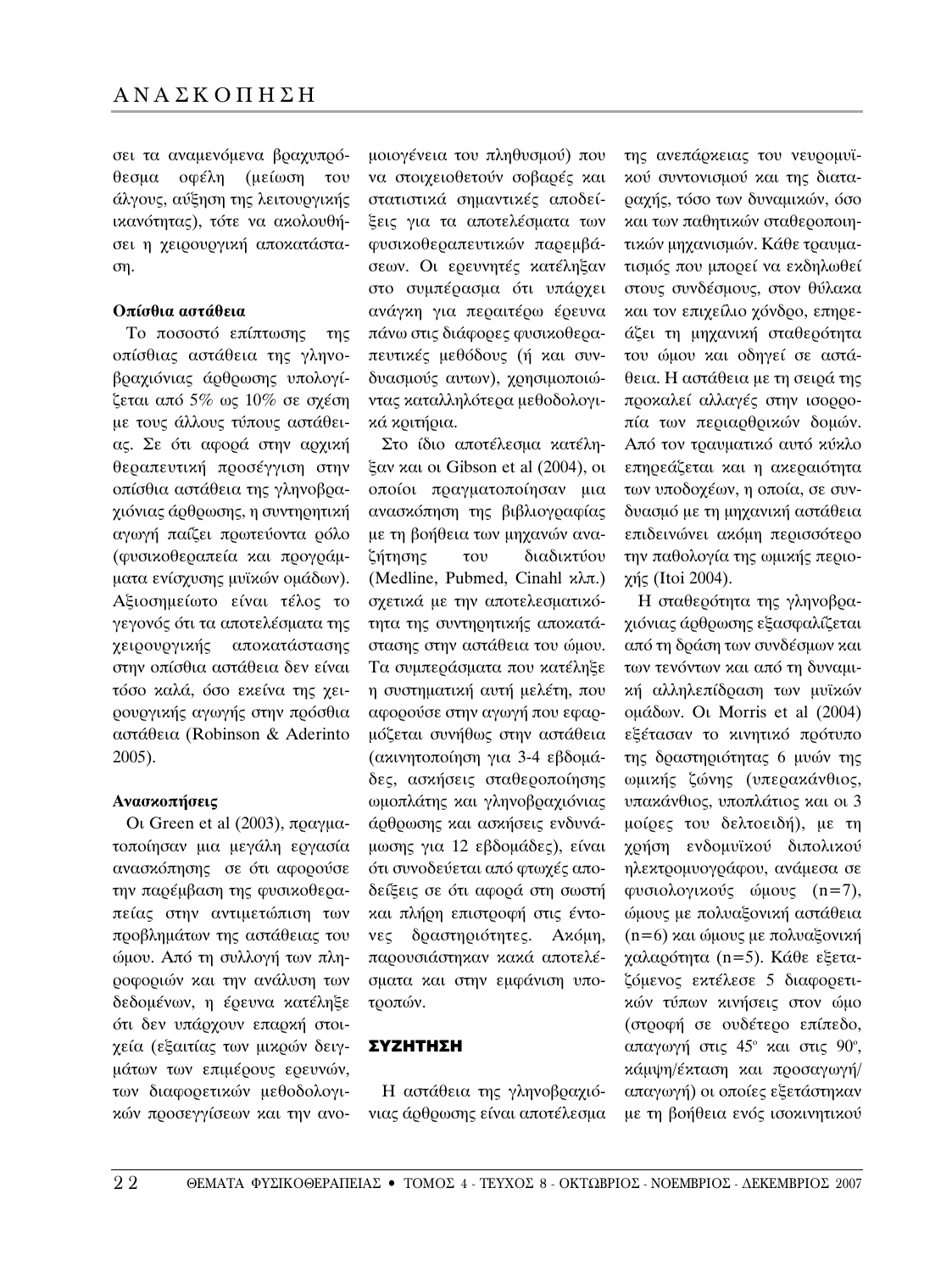δυναμόμετρου σε δύο ταχύτητες (90°/s και 180°/s). Η σύγκριση μεταξύ των ατόμων με πολυαξονική αστάθεια και των ατόμων με φυσιολογική την άρθρωση του ώμου κατέδειξε διαφορετικά πρότυπα δραστηριότητας στον πρόσθιο δελτοειδή κατά την στροφή στο ουδέτερο επίπεδο και στις 90° απαγωγή ενώ, σε ότι αφορούσε στη μεσαία και οπίσθια μοίρα του δελτοειδή, υπήρξε διαφορετικό πρότυπο δραστηριότητας στις 90° απαγωγής. Στους εξεταζόμενους με πολυαξονική χαλαρότητα φάνηκε αυξημένη δραστηριότητα κατά την προσαγωγή του ώμου σε σύγκριση με τα φυσιολογικά άτομα. Τα κινητικά πρότυπα στον υπερακάνθιο, τον υπακάνθιο και τον υποπλάτιο δεν παρουσίασαν σημαντικές διαφορές (ανάμεσα στις 3 ομάδες των ατόμων). Όπως φάνηκε από τα αποτελέσματα της έρευνας, οι κινητικές «ανωμαλίες» δεν αφορούσαν τους μυς του στροφικού πετάλου, αλλά μόνο τις μοίρες του δελτοειδή.

Οι ασθενείς με υποτροπιάζουσα πρόσθια αστάθεια της γληνοβραχιόνιας άρθρωσης θα πρέπει να αντιμετωπιστούν με ένα πρόγραμμα φυσικοθεραπευτικής αγωγής, που περιλαμβάνει αρχικά εκκρεμοειδείς, παθητικές και υποβοηθούμενες ασκήσεις οι οποίες καταλήγουν σταδιακά σε ενεργητικές ασκήσεις και ασκήσεις ενδυνάμωσης με αντίσταση. Στην πρώτη φάση αποκατάστασης συνιστάται η λήψη γενικών οδηγιών, όπως αποφυγή θέσεων

**Σήμερα, υπάρχουν αρχετές διαφορετικές** θεραπευτικές προσεγγίσεις για την αντιμετώπιση **της αστάθειας της γληνοβραχιόνιας άρθρωσης, όμως λίγες βασίζονται σε τυχαιοποιημένες** ελεγχόμενες μελέτες

και κινήσεων που επιτείνουν τον πόνο και προκαλούν δυσφορία (πχ. απαγωγή και έξω στροφή του ώμου) έτσι, ώστε να ελαχιστοποιηθεί ο κίνδυνος επανατραυματισμού. Η ενδυνάμωση του δελτοειδή, του μυοτενόντιου πετάλου και των σταθεροποιητών μυών της ωμοπλάτης μπορεί να συμβάλλει στη δημιουργία ενός σταθερού υπόβαθρου, πάνω στο οποίο θα στηριχθεί η λειτουργική αποκατάσταση (Chen et al 2005).

Σε ότι αφορά στη βελτίωση της μυϊκής ισχύος των μυών του μυοτενόντιου πετάλου, ο πιο αποτελεσματικός τρόπος είναι μέσω της ισοκινητικής άσκησης, όπως φάνηκε από την έρευνα των Malliou et al (2004).  $\Sigma \tau \eta$  μελέτη αυτή πραγματοποιήθηκε σύγκριση τριών τύπων άσκησης για μια περίοδο 6 εβδομάδων σε υγιή άτομα χωρίς ιστορικό παθολογίας στην ωμική ζώνη, και φάνηκε ότι η μεγαλύτερη στατιστικά βελτίωση προήλθε από την ομάδα που εκτέλεσε την ισοκινητική άσκηση.

Tα άτομα με πολυαξονική αστάθεια ώμου παρουσιάζουν αυξημένη μετατόπιση της γληνοβραχιόνιας άρθρωσης κατά την πρόσθια και κάτω επιφάνεια. Σε ότι αφορά στην ωμοπλάτη, κατά την κίνηση της απαγωγής παρατηρείται αύξηση της στροφής προς τα πάνω και μείωση της στροφής προς τα κάτω σε σύγκριση με φυσιολογικά άτομα του ίδιου φύλου και της ίδιας ηλικίας. Αυτή η μη φυσιολογική κινηματική της ωμοπλάτης, που εμφανίζεται σε άτομα με πολυαξονική αστάθεια ώμου, καταδεικνύει τη μεγάλη σημασία της ενσωμάτωσης στο πρόγραμμα αποκατάστασης ειδικών ασκήσεων σταθεροποίησης της ωμοπλάτης (Ogston & Ludewig 2007).

Ο σκοπός της έρευνας των von Eisenhart-Rothe et al (2005) ήταν η τρισδιάστατη ανάλυση της θέσης της ωμοπλάτης και της γληνοβραχιόνιας άρθρωσης σε διάφορες θέσεις του βραχιονίου  $(\alpha$ παγωγή 30<sup>°</sup> και 90<sup>°</sup>, απαγωγή 90° με έξω στροφή και μέγιστη προσαγωγή από αρχική θέση 90° απαγωγής), ανάμεσα σε φυσιολογικούς ώμους και ώμους με αστάθεια μη τραυματικής αιτιολογίας. Τα αποτελέσματα έδειξαν ότι: α) στους ασθενείς με αστάθεια εμφανίστηκε υπερβολική κίνηση της ωμοπλάτης κατά τον ωμοβραχιόνιο ρυθμό και αυξημένο εύρος έσω στροφής της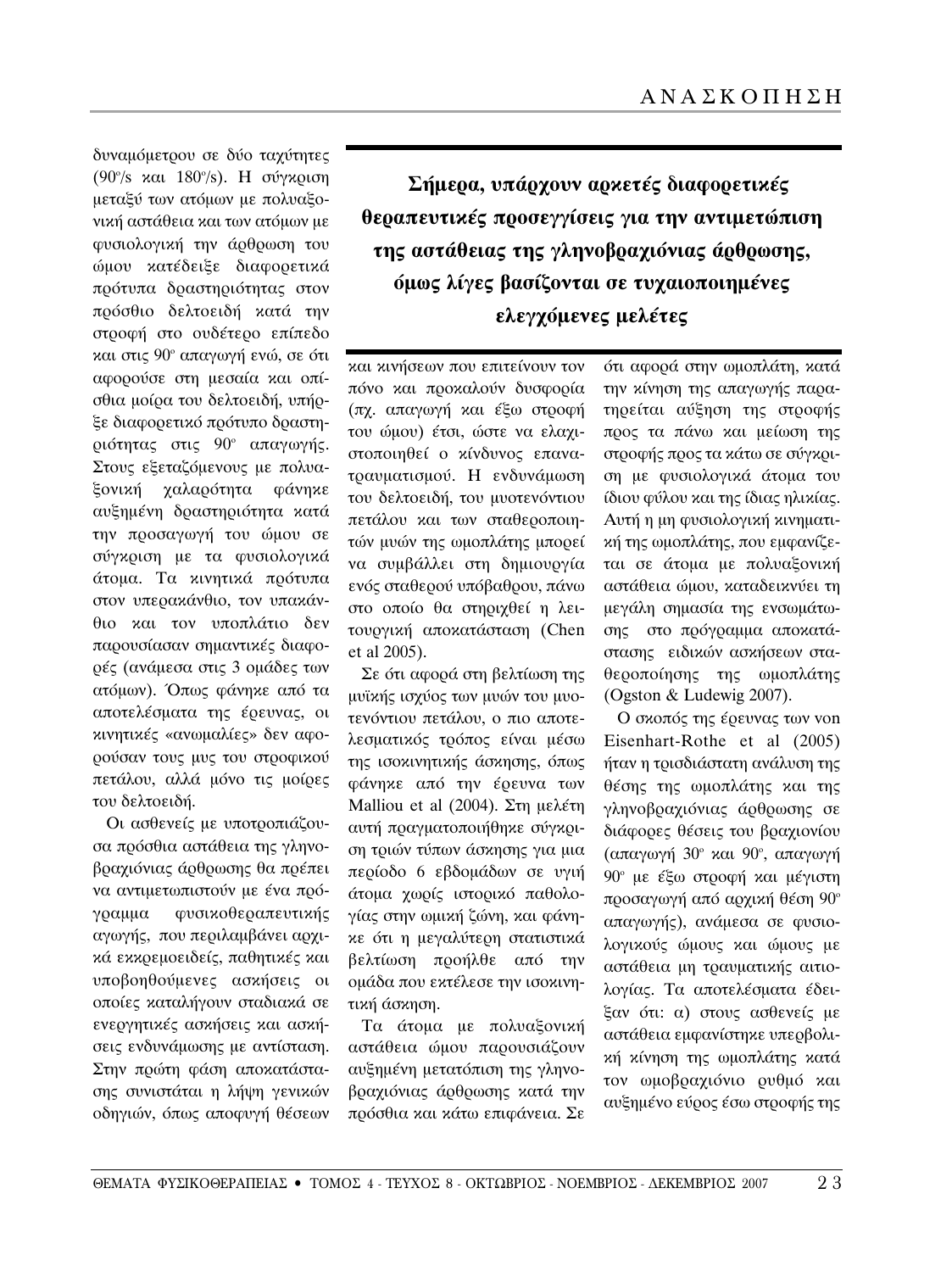ωμοπλάτης κατά το εγκάρσιο επίπεδο, β) παρουσιάστηκε μικρή απόκλιση από τη σωστή επικέντρωση της κεφαλής του βραχιονίου πάνω στην ωμογλήνη στους ώμους με αστάθεια και γ) στα άτομα με φυσιολογική την άρθρωση του ώμου υπήρξε ικανοποιητικός συσχετισμός της θέσης της ωμοπλάτης και της θέσης της γληνοβραχιόνιας άρθρωσης τόσο στο εγκάρσιο, όσο και στο οβελιαίο επίπεδο. Επομένως, η φυσικοθεραπευτική προσέγγιση σε ώμους με αστάθεια θα πρέπει να υιοθετήσει συγκεκριμένες ασκήσεις για τη διαχείριση της λανθασμένης θέσης της ωμοπλάτης. Τέλος, λαμβάνοντας υπόψη όλα τα παραπάνω για τις μη ορθές θέσεις μεταξύ της ωμοπλάτης και βραχιονίου οστού στα άτομα με αστάθεια μη τραυματικού τύπου, γίνεται κατανοητό ότι η χειρουργική θεραπεία δεν επαρκεί από μόνη της για να διορθώσει αυτές τις μεταβολές (και άρα έχει αυξημένη πιθανότητα να αποτύ- $\chi \epsilon \iota$ ).

 $\Sigma$ τη μελέτη των Matias & Pascoal (2006),  $\epsilon \xi \epsilon \tau \alpha \sigma \eta \gamma \alpha \nu$   $\mu \epsilon$  τη βοήθεια ηλεκτρομυογραφήματος, διάφορες θέσεις απαγωγής του άνω άκρου σε άτομα με γληνοβραχιόνια αστάθεια. Σύμφωνα με την ανάλυση που πραγματοποιήθηκε, υπήρξαν διαφορετικά πρότυπα ωμοβραχιόνιου ρυθμού ανάμεσα στα εξεταζόμενα άτομα (πχ. υπερβολική ή καθυστερημένη στροφή προς τα πάνω της ωμοπλάτης). Τα αποτελέσματα της έρευνας ενισχύουν την εκτίμηση ότι η προοδευτική βελτίωση του ωμοβραχιόνιου ρυθμού συμβάλλει στη καλύτερη αποκατάσταση των ασθενών με αστάθεια ώuου.

Σκοπός της ανασκοπικής εργασίας των Karjalainen et al  $(2005)$ , ήταν να καθοριστεί η επίδραση ενός πολυεπίπεδου ψυγοκοινωνικού μοντέλου αποκατάστασης για τον πόνο στον αυχένα και τον ώμο σε ενήλικα εργαζόμενα άτομα. Όπως φάνηκε, ο συνδυασμός μιας κλασσικής συντηρητι $x$ ής αντιμετώπισης με τη βοήθεια του ψυχοκοινωνικού μοντέλου προσέγγισης μπορεί να φέρει καλύτερα αποτελέσματα σε ασθενείς με αστάθεια γληνοβραγιόνιας άρθρωσης.

## ∑ΥΜΠΕΡΑΣΜΑΤΑ

Η επίπτωση των προβλημάτων του ώμου έχει αναφερθεί ότι κυμαίνεται από  $16\%$  ως  $26\%$  στο σύνολο του γενικού πληθυσμού. Σήμερα, υπάρχουν αρκετές διαφορετικές θεραπευτικές προσεγγίσεις για την αντιμετώπιση της αστάθειας της γληνοβραχιόνιας άρθρωσης, όμως λίγες βασίζονται πάνω σε τυχαιοποιημένες ελεγχόμενες μελέτες (για να έχουν βρεθεί ισχυρές αποδείξεις για την αποτελεσματικότητά τους). Η φυσικοθεραπεία, αν και βρίσκεται στην πρώτη γραμμή της αποκατάστασης, δεν έχει κατορθώσει μέχρι σήμερα να αποδείξει πλήρως την αποτελεσματικότητά της στη διαχείριση της κατάστασης αυτής. Η καλύτεοη κατανόηση του τρόπου ενεργοποίησης των μυϊκών δυνάμεων στην γληνοβραχιόνια άρθρωση σαφώς και θα βοηθήσει στη βελτίωση των πρωτόκολλων θερα- $\pi \varepsilon \alpha \varsigma$  (Labriola et al 2005). Τέλος, είναι αναγκαία η περαιτέρω έρευνα πάνω στις διαφορετικές μεθόδους της φυσικοθεραπείας χρησιμοποιώντας αυστηρότερα μεθοδολογικά κριτήρια (Green et al 2003).

*Û˘Ó¤¯ÂÈ· ÛÙË ÛÂÏ. 37*